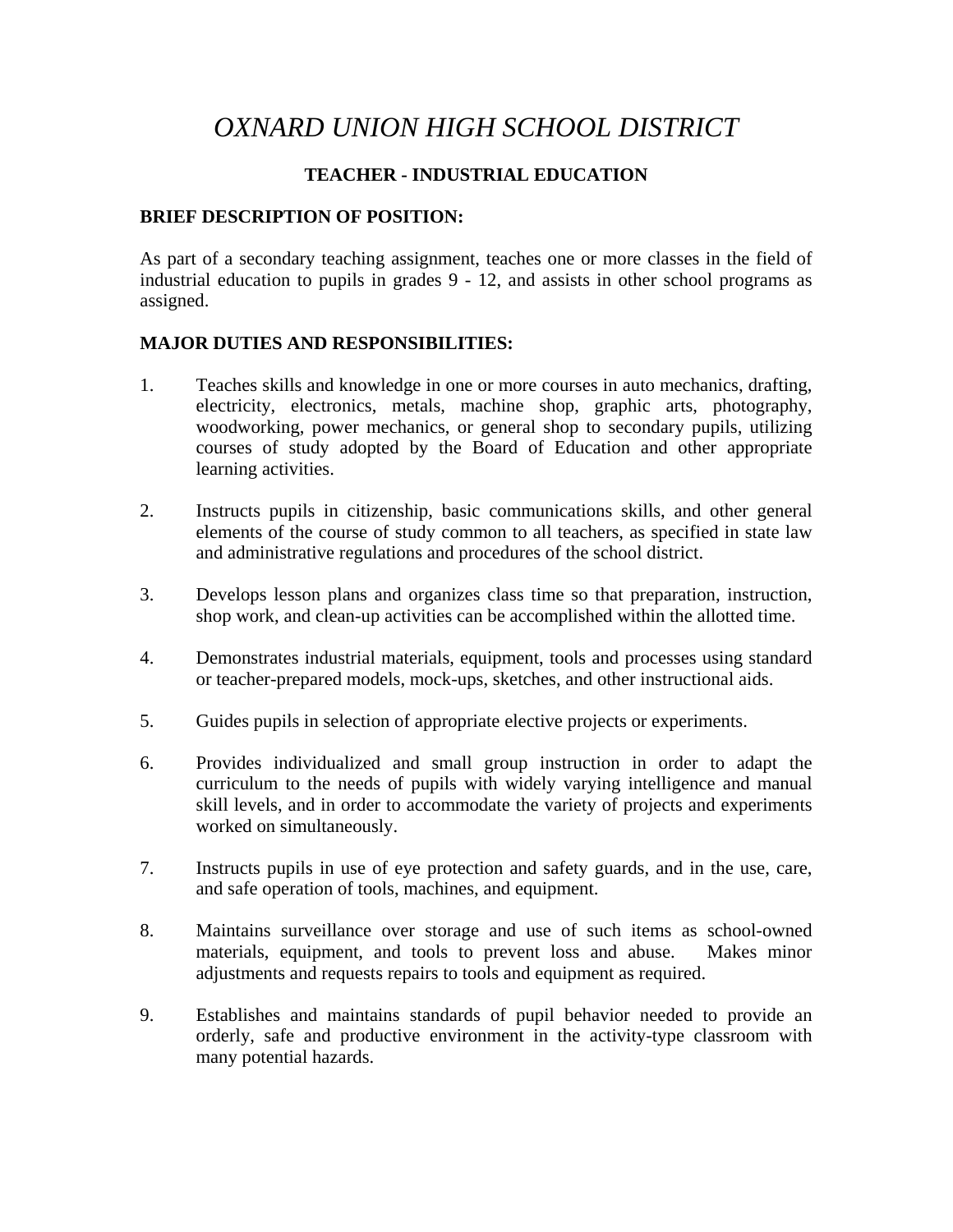#### **MAJOR DUTIES AND RESPONSIBILITIES:** (continued)

- 10. Maintains contact with industrial community to keep in touch with job entry requirements. Instructs pupils in importance of accuracy, individual resourcefulness, and good work habits in obtaining and retaining jobs in industry.
- 11. Maintains a comfortable room environment by control and materials storage, lighting, heating, and ventilation to the extent possible.
- 12. Evaluates each pupil's performance, knowledge, and skills in course being taught and prepares progress reports.
- 13. Selects and requisitions books, instructional aids, equipment, tools, and maintains required inventory records. Makes purchases of shop materials, supplies, and parts as required, working under established budget and procedures.
- 14. Maintains professional competence through participation in inservice education activities provided by the district and/or in self-selected professional growth activities.

## **OTHER DUTIES AND RESPONSIBILITIES:**

- 1. Communicates with parents and school counselors on the individual pupil's progress.
- 2. Identifies pupil needs, and cooperates with other professional staff members in assessing and helping pupils solve health, attitude, and learning problems.
- 3. Supervises pupils in out-of-classroom activities during the assigned working day.
- 4. Participates in curriculum and other developmental programs within the school of assignment and/or on a district level. May work with Citizens Advisory Committees in development in specific vocational educational programs.
- 5. Performs basic attendance accounting and business services as required.
- 6. Shares in the sponsorship of student activities and participates in faculty committees.
- 8. May plan and coordinate the work of student tutors and Paraeducators.